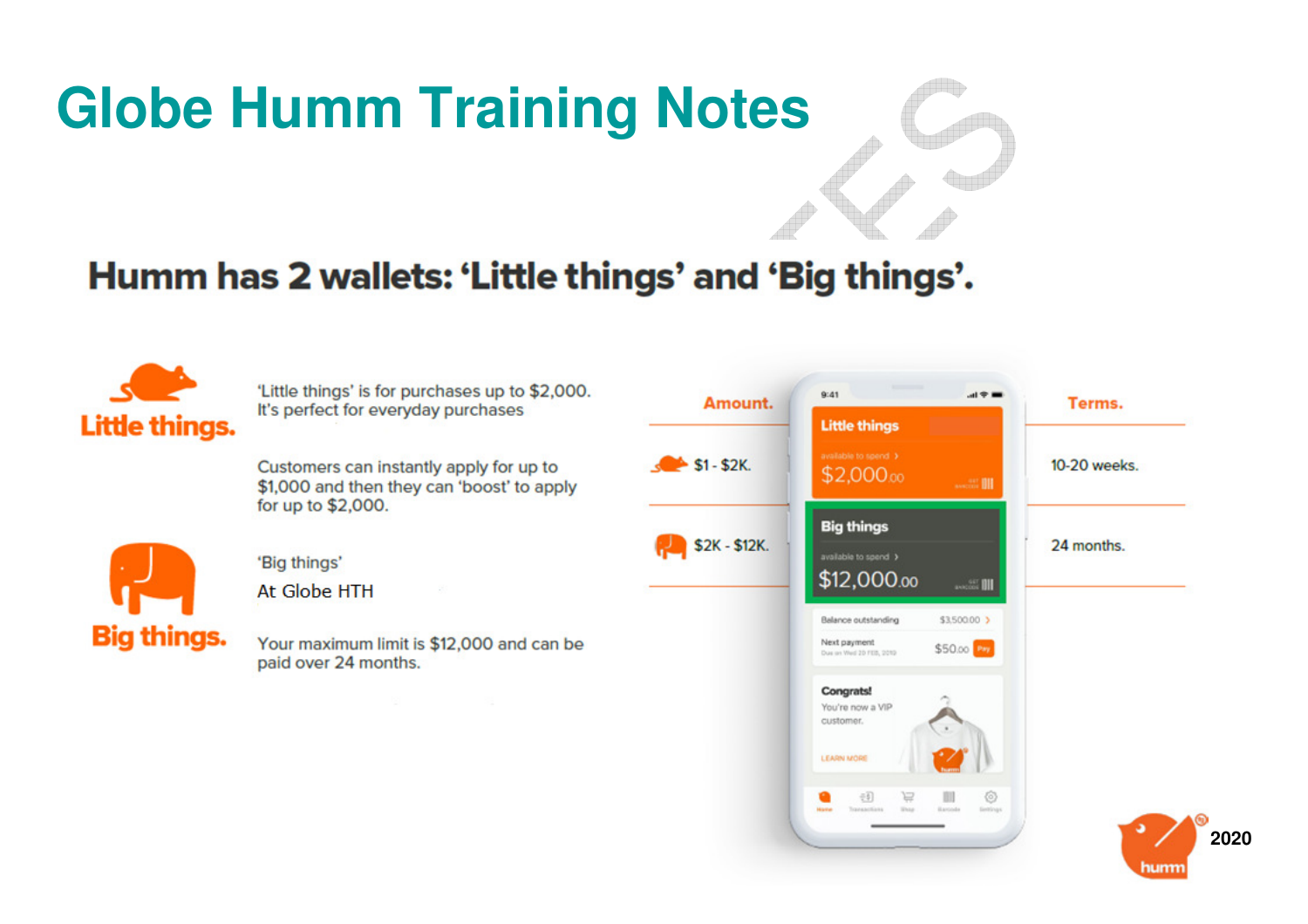### **Get humming with the App.**

Customers can sign up by downloading the App from the App Store or Google Play.

#### **What do I say when a customer asks me 'What is humm?'**

 Explain to the customer that it is a new payment option we are accepting as a business that allows customers to shop now and pay for the items on an interest free payment plan. Suggest that they visit **globehardware.com.au** for more information.

Your customers will love the convenience of buying today but paying for their purchase over time, with no interest ever.



### **What makes humm a more convenient payment option?**

 With **humm**, checkout couldn't be easier. Every time a customer shops instore they simply sign in to their **humm** account and show their barcode –it's that simple!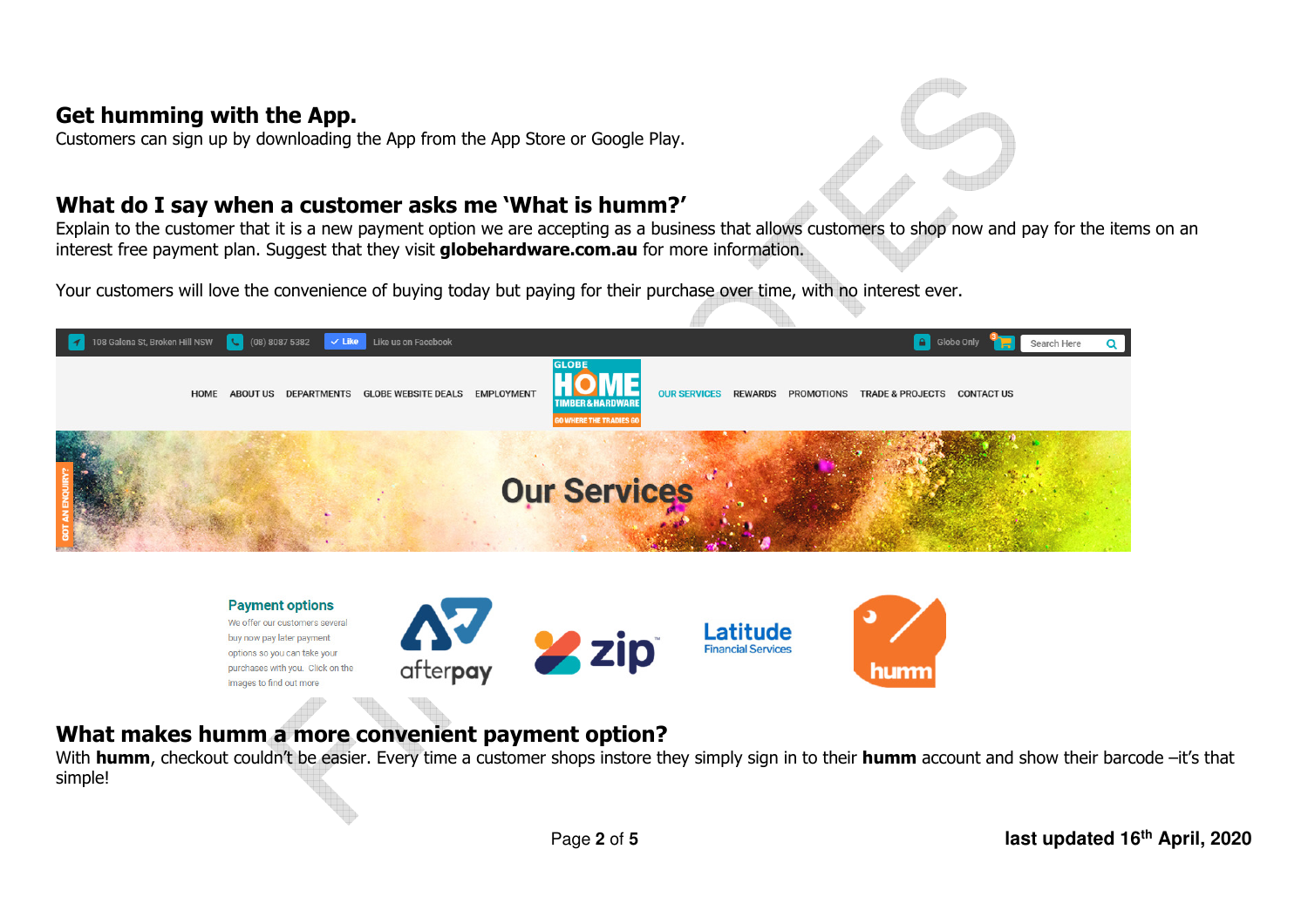# **Processing Humm Applications at Globe**

- You need to know where to look on our website for the product offerings in case customers ask.
- We won't be signing up new Humm customers in store for Big Things purchases.
- When processing 'Little Things' applications (sales)- If your customer is NOT a VIP or has NOT gone online themselves to register, we will not go any further with the application.
- Reference No. = 1st 3 letters of customer surname with the day & month. JAM0604
- Product Description = "Items".
	- At the last step of application click on "application details" to check data entry.
- Refunds can be processed by Leelee, Brenton & Sam.
- If a 'Little Things' purchase has to be ordered, create a DART customer order, take 20% if over \$100 then process the balance in Humm at customer pickup stage.
	- When processing a 'Big Things' sale create a DART customer order first. See page 5
	- With a customer order:
		- $\;\blacksquare\;$  If the ordered goods fall into the 'Big Things' category, take minimum10% of the total (after initial Globe deposit is taken to process the order) in another payment tender method – i.e. card, cash etc. The balance can then be financed by Humm. **See page 5**

| \$11300 | \$2260 | \$904 | \$8136 |
|---------|--------|-------|--------|
|         |        |       |        |

Total purchase price order deposit (20%) Globe deposit (10%) Balance for Humm finance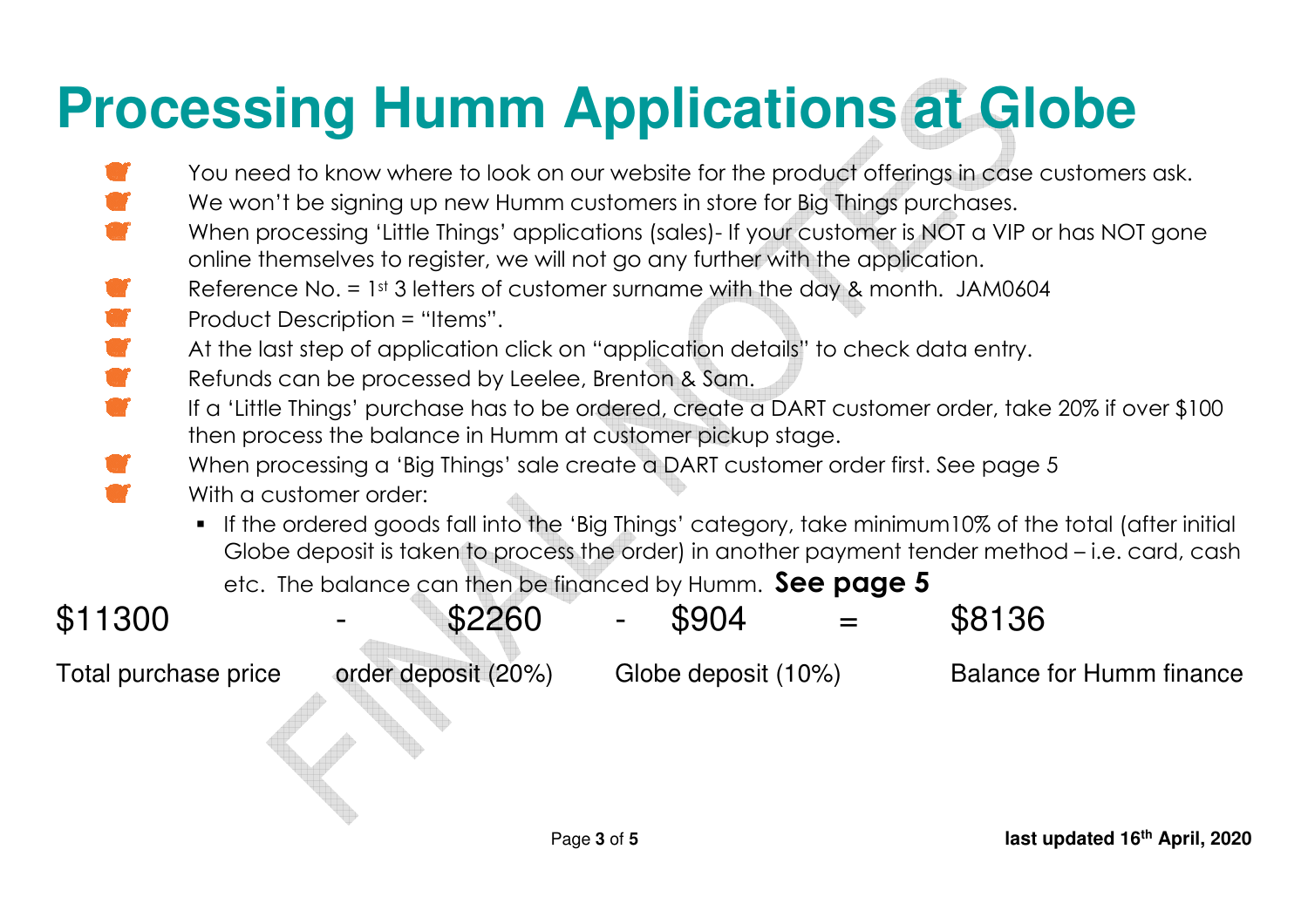## **Little Things Purchases - DART how to**

#### **NOTE Declined applications.** If the customer is at the POS and is ready to pay, they will need to request a barcode from their 'Little things' wallet.

- a. The amount a customer has available to spend will appear in their 'Little things' wallet. Assuming there is enough to complete the purchase. i.e. if they have \$600 available to spend –then their instore purchase must be <= \$600. If there is insufficient available spend in the **humm** wallet, the purchase will be declined.
- b. If a first payment is required at time of purchase, **humm** will check the payment method (credit or debit card) for the funds and debit this straightaway –if this payment is declined, then the **humm** instore purchase is also declined.

There is no limit to the number of times a customer can generate a barcode. Each code lasts for 5 minutes. It can be refreshed if there are any delays in the purchase.

- 1. For a 'Little Things' purchase, process in Humm first and then in DART as normal use the Humm tender method.
- 2. If the customer's purchase involves a customer order then you MUST take a customer order deposit of 20% per Globe policy and process in DART before processing the sale in Humm. If the customer pays the full amount of the order up front with Humm put the tax invoice on the order board.
	- a. Create a 'customer order' in DART using the CODEP code (not CASH) taking a deposit of 20% of the sale price and process as normal.
	- b. Put the customer order paperwork on the order board.
- 3. When goods arrive at Globe, and customer arrives to pick up purchase;
	- a. In DART search for customer order.
	- b. Do the Humm transaction, entering the full total amount.
	- c. When the Humm transaction is approved, in DART convert the customer order to a tax invoice, finish and select the Humm tender method.